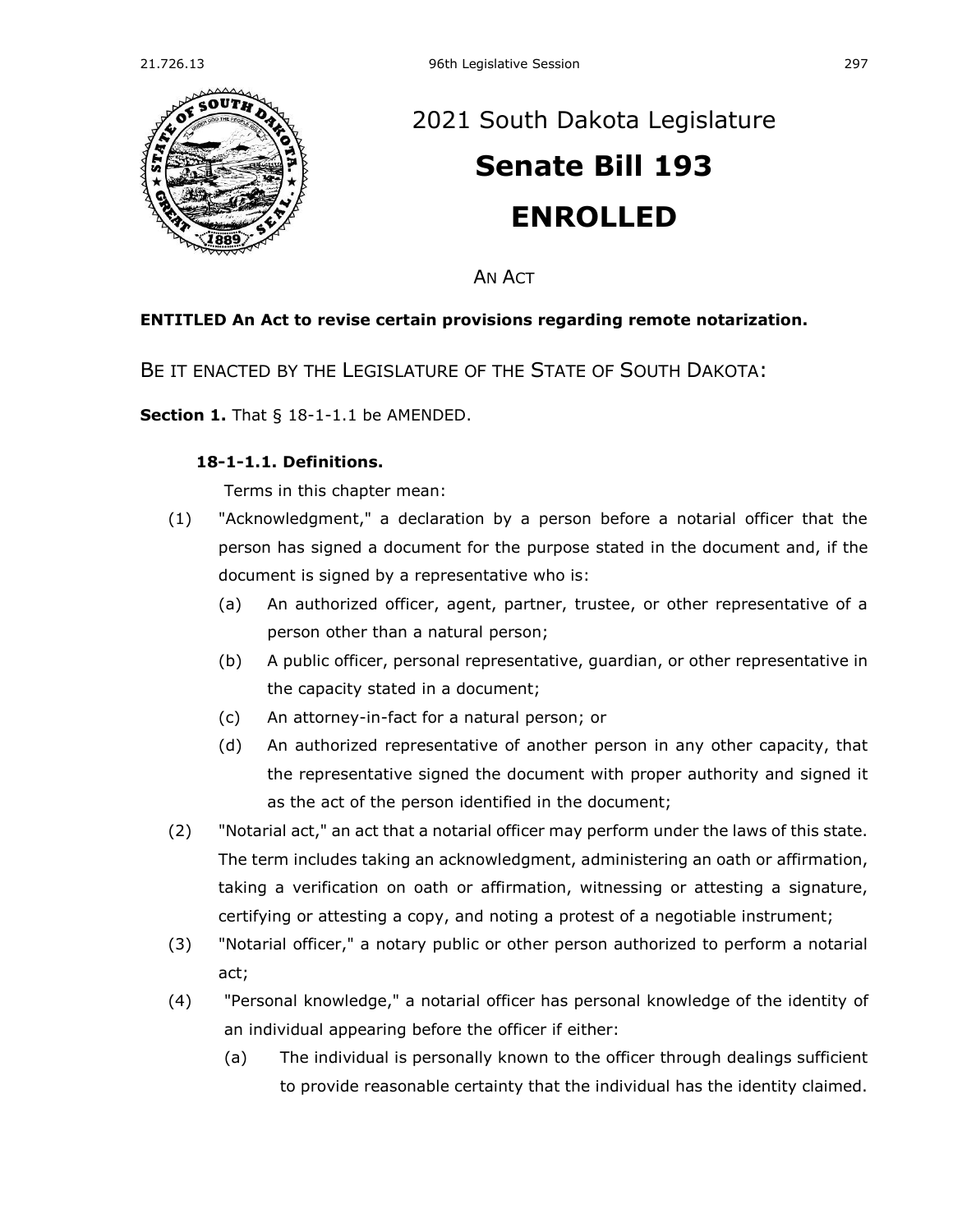The notarial officer must have known and had regular interactions with the individual for an extended period of time. A mere acquaintance does not amount to personal knowledge for purposes of this definition; or

- (b) The notarial officer represents the individual as their attorney, real estate agent, auctioneer, or public accountant, or any combination thereof;
- (5) "Verification on oath or affirmation," a declaration, made by a person on oath or affirmation before a notarial officer, that a statement in a document is true;
- (6) "Video communication technology," an electronic device or process that allows a notarial officer physically located in this state and a remotely located person not in the physical presence of the notarial officer to communicate in real-time with each other simultaneously by sight and sound and that, as necessary, makes reasonable accommodation for individuals with vision, hearing, or speech impairments.

#### **Section 2.** [That § 18-1-11.1 be AMENDED.](https://sdlegislature.gov/Statutes/Codified_Laws/2045121)

#### **[18-1-11.1. N](https://sdlegislature.gov/Statutes/Codified_Laws/DisplayStatute.aspx?Type=Statute&Statute=18-1-11.1)otarial act--Video communication technology--Requirements.**

A notarial officer in this state, while located in this state, may perform a notarial act executed on a tangible document by a person not in the physical presence of the notarial officer, but observed by the notarial officer through means of video communication technology, if the notarial officer:

- (1) Has personal knowledge of the identity of a person through dealings sufficient to provide reasonable certainty that the person has the identity being claimed;
- (2) Affixes the notarial officer's signature to the original tangible document executed by the person;
- (3) Indicates in the notarial certificate the remote location of the person executing the document;
- (4) Indicates in the notarial certificate that the notarial act involved a statement made or a signature executed by a person not in the physical presence of the notarial officer, but appearing by means of video communication technology; and
- (5) Is able reasonably to confirm that the document before the notarial officer is the same document in which the person made the statement or on which the person executed a signature.

**Section 3.** That a NEW SECTION be added: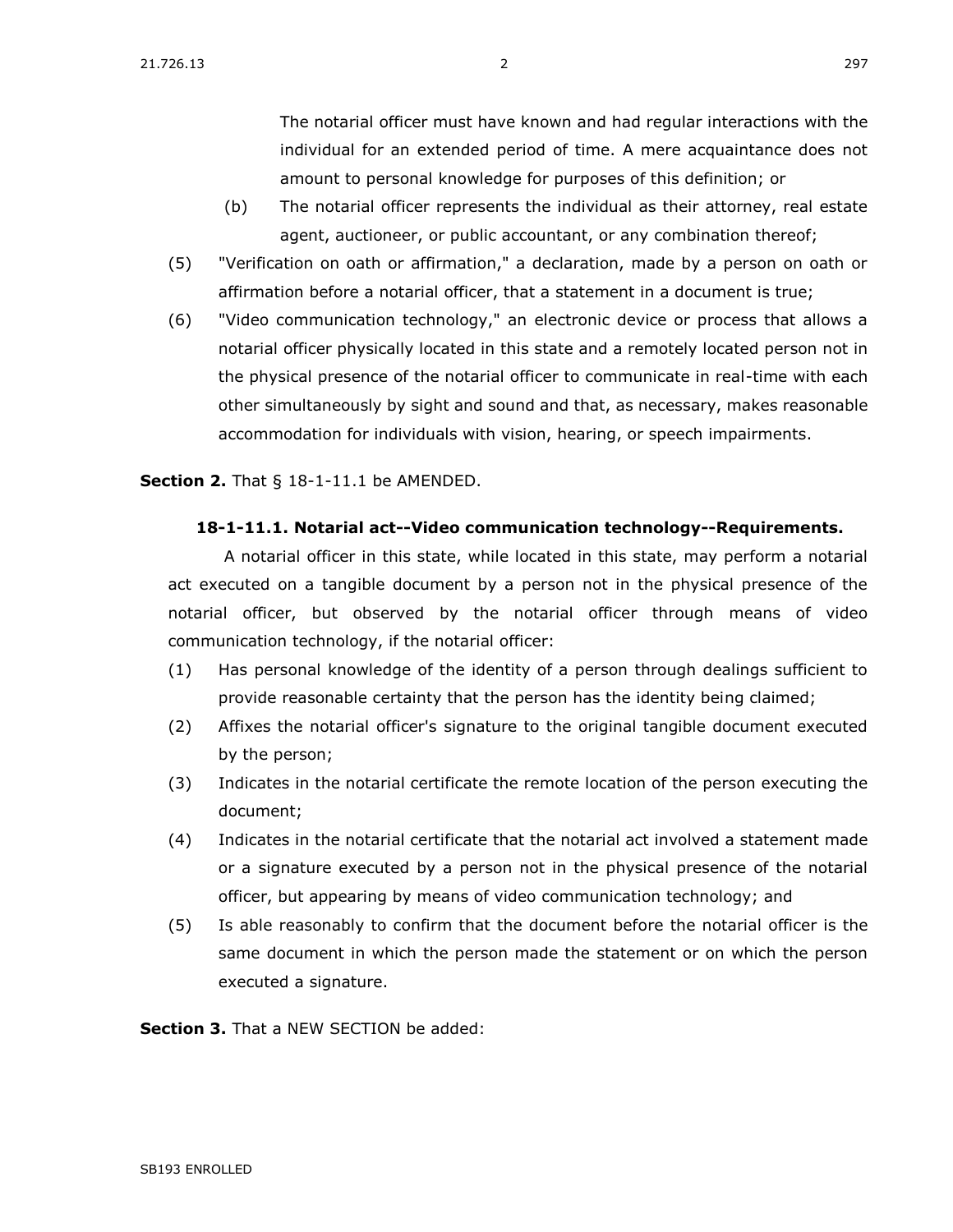# **18-4-29. Form--Certificate of acknowledgement--Video communication technology.**

The certificate of acknowledgment of a document executed under § [18-1-11.1](https://sdlegislature.gov/Statutes/Codified_Laws/DisplayStatute.aspx?Type=Statute&Statute=18-1-11.1) shall be substantially in the following form:

State of South Dakota

County of \_\_\_\_\_ ss

On this \_\_\_\_\_ day of \_\_\_\_\_, in the year\_\_\_\_\_, before me, \_\_\_\_\_ (Notary's Name), the undersigned officer appeared \_\_\_\_\_\_ (Signer's Name) with a remote location of \_\_\_\_\_ (City/State), whom I have personal knowledge of because of my relationship as \_\_\_\_\_ and whom I positively identified as the person whose name is subscribed to the within instrument, appeared before me not in my physical presence but by means of video communication technology, and I observed his/her execution of the same for the purposes contained therein and confirm that I affix my seal to the same instrument so executed.